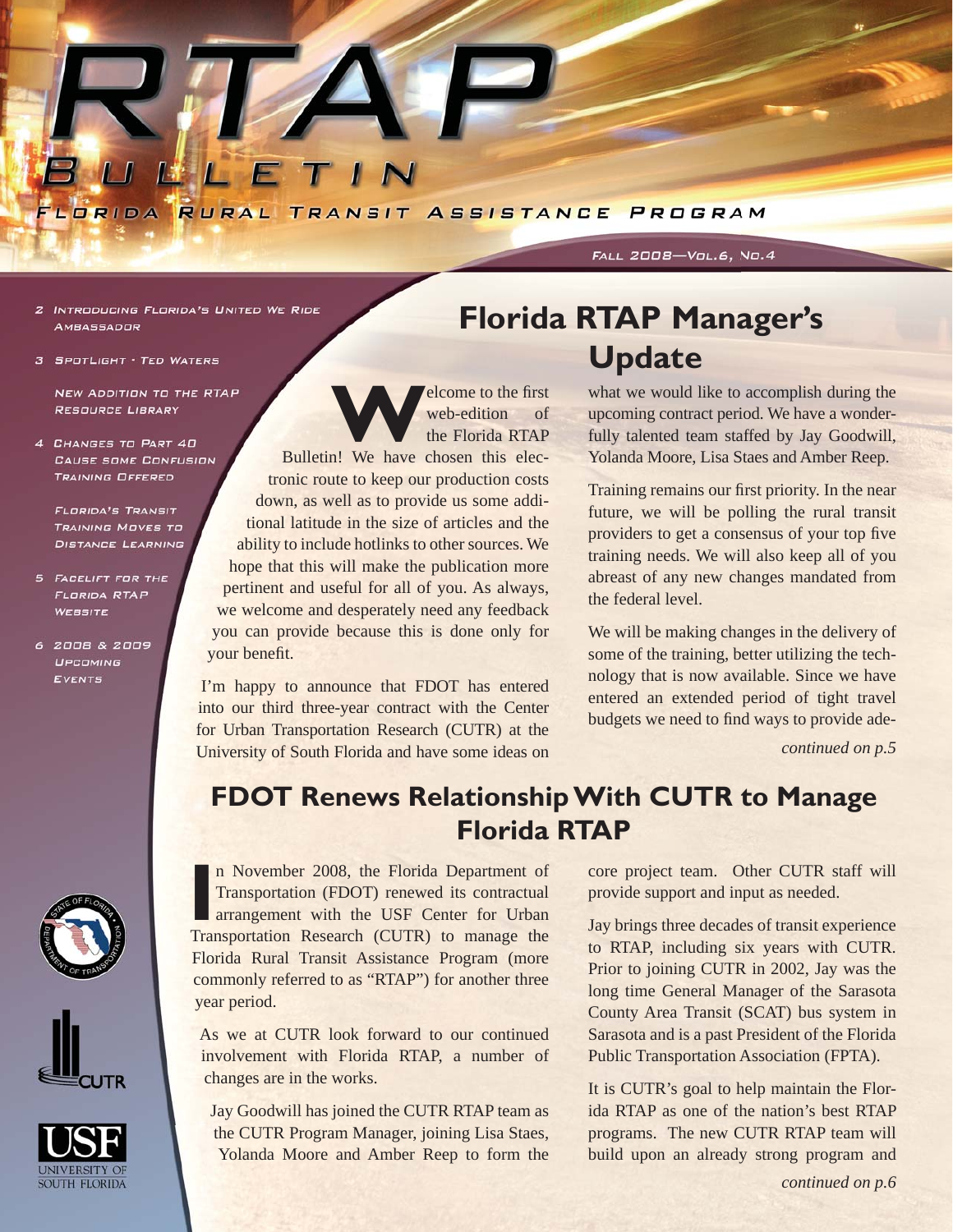### **Introducing Florida's United We Ride Ambassador**

Elcome to my first article for the Florida RTAP<br>Bulletin! I am Jo Ann Hutchinson, a United<br>We Ride Ambassador with the National<br>Becourse Center for Human Service Transportation Coor Bulletin! I am Jo Ann Hutchinson, a United We Ride Ambassador with the National Resource Center for Human Service Transportation Coordination (NRC) administered by the Community Transportation Association of America (CTAA) in coordination with the Federal Transit Administration (FTA). I represent the FTA Region 4, which includes the states of Alabama, Florida, Georgia, Kentucky, South Carolina, North Carolina, Mississippi, and Tennessee, as well as Puerto Rico. As an Ambassador, I work with the FTA, state and local human service agencies, state and local Departments of Transportation and other stakeholders to provide information, advice and technical assistance to improve the coordination of public and community services transportation.

#### **My Experience and My Vision for Coordinated Transportation**

Prior to becoming a United We Ride Ambassador, I served as Executive Director of Florida's Commission for the Transportation Disadvantaged, an independent agency responsible for statewide coordination of human service transportation. There I helped implement a first-time dedicated trust fund that has provided millions of additional trips to Florida's transportation disadvantaged populations. In 2003, I retired with 36 years of public service in the transportation field, of which 23 were in coordinated transportation initiatives. Since the early 1990's I have also served on the CTAA Board of Directors representing the eight southeastern states.

I envision that all Americans, regardless of their status, will have enhanced mobility for activities of daily living (health care, nutrition, work, etc). By providing an investment in coordinated community transportation, we must make transportation available to all Americans but especially our most vulnerable Americans—our elderly, persons with disabilities and low-income individuals. This vision, I feel, can be realized through implementing and funding fullycoordinated community transportation networks in every community.

#### **Services Provided by Your Ambassador**

As Your United We Ride Ambassador and through the assistance of the NRC and CTAA, we can provide all types of technical assistance to states and localities including, but not limited to:

- Facilitating the development and implementation of coordinated transportation;
- Researching coordination models, coordinated funding and other applied research;
- Compiling and distributing useful practices and assessment models;
- Organizing, chairing and participating in quarterly conference calls to share promising practices, discuss challenges and develop solutions;
- Speaking and presenting at federal, state and local venues about coordination; and
- Working with policy makers to advocate for dedicated funding and coordinated transportation.



#### **Contact Information** Jo Ann Hutchinson Email: *hutchinson@ctaa.org* Phone: (800) 891-0590 x730 Website & Blog: *www.ctaa.org* Websites to Visit: *www.ctaa.org* & *www.unitedweride.gov*

### **Save the Date**

FDOT/FPTA/CUTR Professional Development Workshop

> Tampa, Florida May 19—21, 2009



Vol. 6, No. 4, Fall 2008

The *RTAP BULLETIN* is produced by the USF Center for Urban Transportation Research.

Please direct all questions or comments to:

*RTAP BULLETIN*

Center for Urban Transportation Research University of South Florida 4202 East Fowler Avenue, CUT100 Tampa, FL 33620-5375 (813) 974-3120, fax (813) 974-5168 email: *[moorey@cutr.usf.edu](mailto:moorey@cutr.usf.edu)* website: www.floridartap.org

#### *OUR MISSION*

The Florida RTAP provides training, continuing education, and technical assistance to those who provide or assist in the provision of public transportation services in rural and small urban communities in order to promote the coordinated delivery of safe, efficient, and effective transit services.

*Editor: Yolanda Moore Designer: Stephanie Zavacki*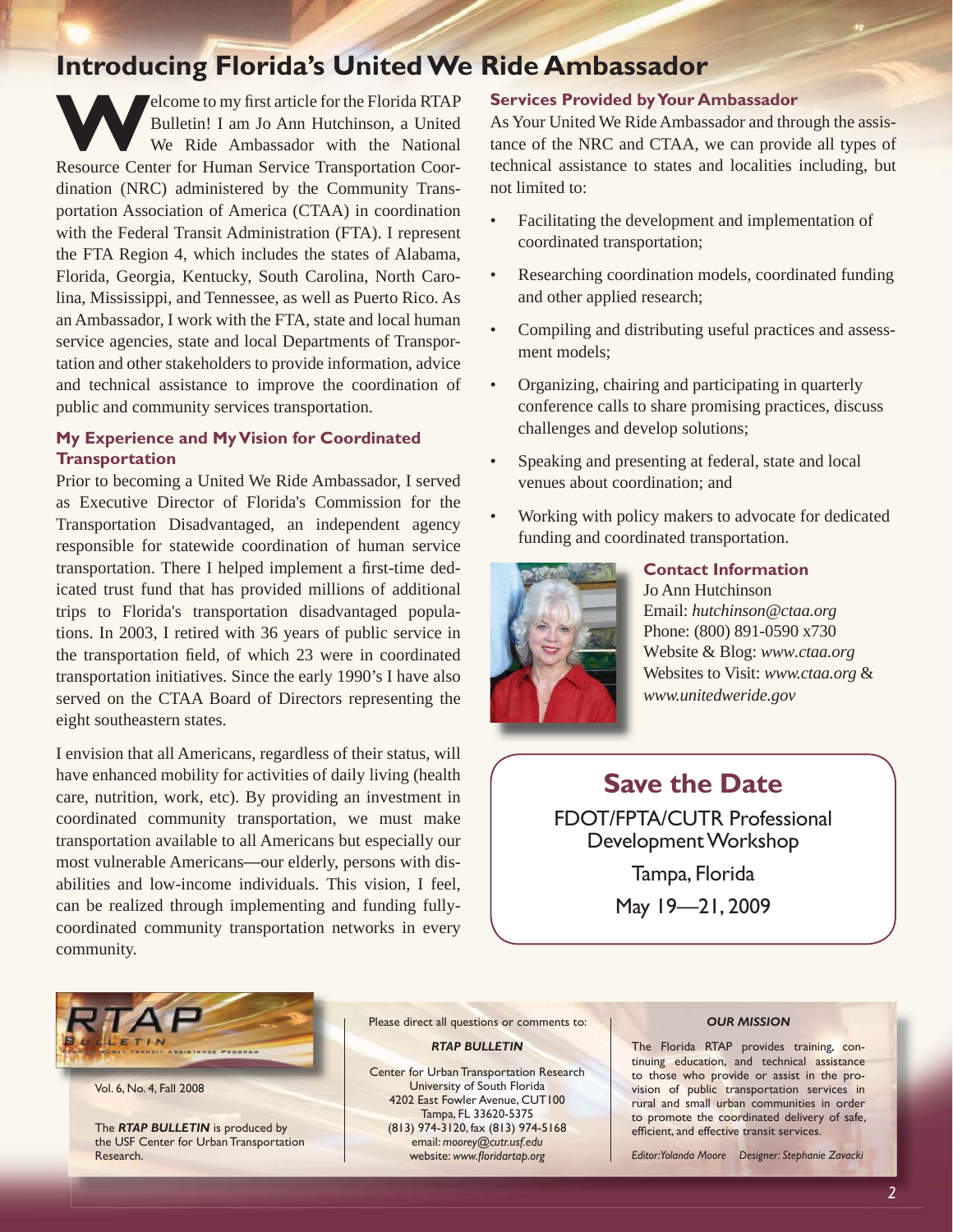### **Spotlight—Ted Waters, GM, Big Bend Transit, Inc.**

**A**new feature, "SPOTLIGHT", is making its debut with this issue of the Florida RTAP Bulletin. In each edition of the Bulletin, "SPOTLIGHT" will highlight one of our many energetic Florida RTAP transit professionals and allow these individuals to introduce themselves in their own words and tell us how they became involved in public transportation.



Birthplace: Coral Gables, Florida B

Education: BSCE, Georgia Tech; E Graduate Studies, Transporta-G tion, LSU

Professional History: Civil Engi-P neer, Humble Oil, 1968-1970; n Transportation Engineer/Plan-T ner, FDOT, 1970-1975; Transit n Director, City of Athens, Geor-D gia, 1975-1978; Civil Engineer/ g

Regional Manager, Post, Buckley, Schuh & Jernigan, Inc., 1978-1985; General Manager, Big Bend Transit, Inc., 1985- Present

Years Working With Current Agency: 28 (5 years in Management Services with PBS&J)

Years Working In Transit Industry: 31

Biggest Surprise in Paratransit: How rewarding being a paratransit provider is - all of us at BBT observe daily the improvement in the quality of life that is experienced by the many persons that BBT is able to serve

Biggest Challenge in Paratransit: Accomplishing the "good feeling" of being a paratransit provider within the financial capabilities of the paratransit provider

Community Involvement: Various civic organizations, but primary involvement has been in City/County youth athletic programs

Personal Background: Family, Mary, wife of 41 years, 5 children, 12 grandchildren; I enjoy spending my free time attending my grandchildren's performances as athletes, musicians, equestrians, actors/actresses, etc.

Childhood Ambition: I was raised by a grandfather who was a Contractor and always assumed I would be in Building Construction

### **New Addition to the Florida RTAP Resource Library**

ational RTAP just released an updated rural transit<br>training aid. The Safety Training & Rural Transit<br>(START), basic training for rural transit drivers,<br>is an undate to the National BTAP module also proviously training aid. The Safety Training & Rural Transit (START), basic training for rural transit drivers, is an update to the National RTAP module also previously known as Special Transit and Rural Transit Safety (START). The module was originally developed in 1988 by the U.S. Department of Transportation's (USDOT) Transportation Safety Institute (TSI). It has been updated to include the latest information on drivers, vehicles and passenger safety.

The National RTAP developed START as a training tool to help guide operators in three important areas of knowledge and skill: Vehicle Safety, Driver Safety, and Passenger Safety. The START program includes an Instructor Guide, Learner's Guide and Basic Training for Rural Transit Drivers DVD. These materials were designed to train new and veteran drivers in community transit safety and security and can be customized for one to three day training programs.

This comprehensive training package is a wonderful tool to add to your rural transit training program. It can easily be incorporated into your existing program and offers operators a self paced, interactive and user friendly DVD and guidebook.

- Vehicle Safety—outlines procedures for pre-trip, en route, and post trip vehicle inspections. While agency vehicles and lift equipment may vary, the inspection procedures can be applied universally.
- Driver Safety—covers the basics of safe driving, including; everyday hazards, standard safety practices, coping with adverse driving conditions, and other important aspects of driver safety.
- Passenger Safety—reviews the necessary procedures for safely picking up and dropping off passengers, securing mobility devices, handling difficult and dangerous passengers, security awareness, vehicle evacuation, and other emergency situations.

The START Program is available for loan from the Florida RTAP program or you may request your own copy from the National RTAP at (888) 589-6821. Please be sure to visit the new Florida RTAP website at *www.floridartap.org* for other training resources available for checkout through the program.

Inspiration: Wil Barnes, Director, CPTA (deceased)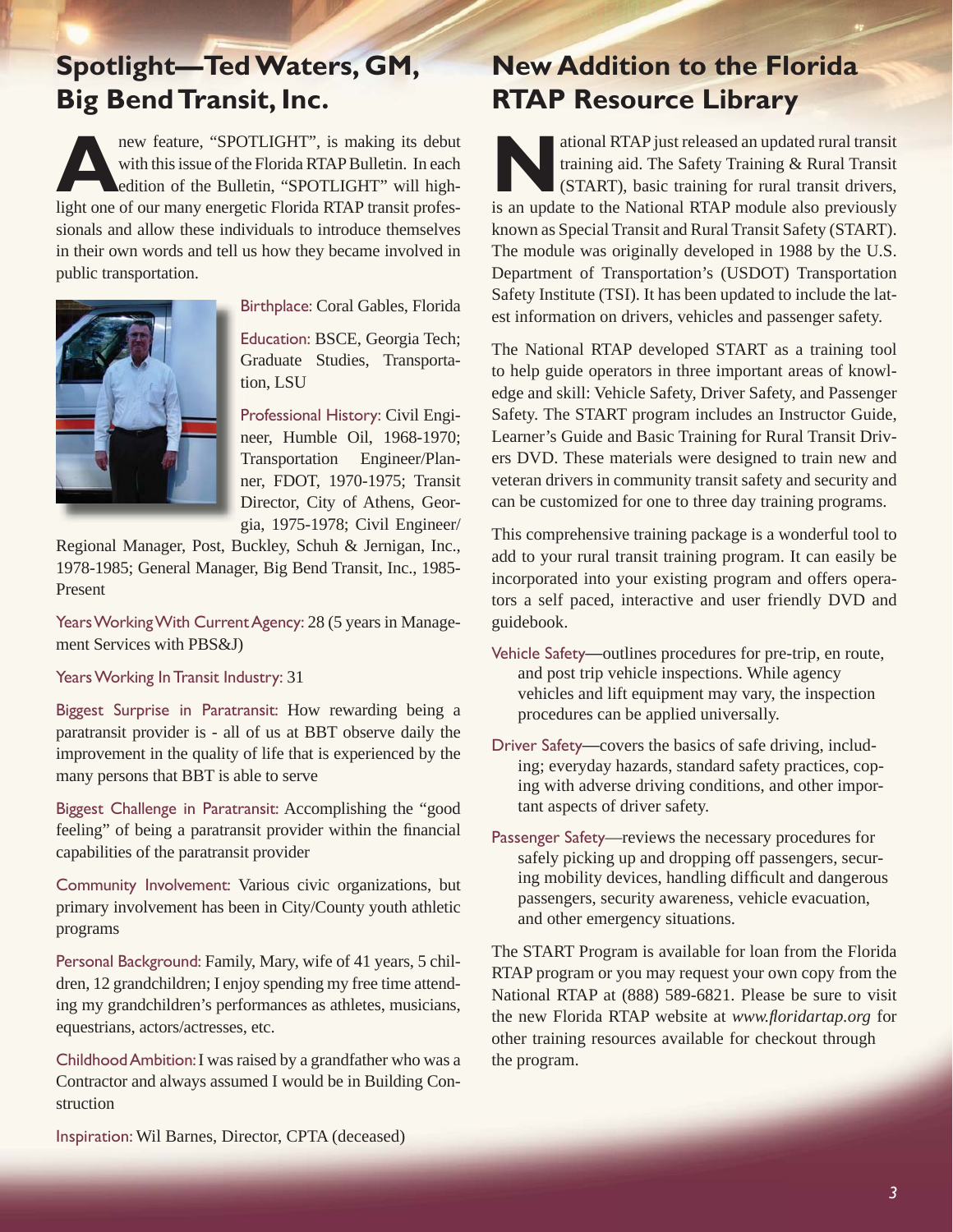### **Changes to Part 40 Cause Some Confusion—Training Offered**

**O**n June 25, 2008, the U.S. DOT issued a Final Rule amending, among other provisions, paragraph (b) of the section pertaining to urine specimen collections. This amendment made direct observation collections mandatory for all return-to-duty and follow-up tests. DOT sought additional comments to this provision on August 25, 2008.

On October 22, 2008, the Department issued a notice responding to those comments. U.S. DOT did not change the amendment, and determined that the revised paragraph would go into effect, as scheduled, on November 1, 2008. On November 12, 2008, the United States Court of Appeals for the District of Columbia Circuit issued a stay of the revised paragraph (b). On November 17th U.S. DOT announced that the revised section 40.67(b) is removed from the CFR in order to comply with the court's stay, and the prior version of 49 CFR 40.67(b), will remain in effect until further notice.

Therefore, direct observation collections for return-to-duty and follow-up testing will continue to be an employer option, rather than mandatory. All other requirements of 49 CFR Part 40 that went into effect on August 25, 2008, including the direct observation provision at 40.67(i) (checking for prosthetic and other devices used to carry "clean" urine and urine substitutes) remain in effect at this time.

In order to facilitate a better understanding of the changes to the regulations; CUTR has scheduled training sessions that will provide transit properties with further details of the amendment revisions and a list of action items that will aid in implementing the revisions. Model policy templates will also be disseminated. Participants will receive a certificate of completion from the Statewide Transit Training and Technical Assistance Program sponsored by the Florida Department of Transportation. For further information and to register for the free training sessions please contact Molly Buffington at *buffington@cutr.usf.edu* or (813) 974-7810.

## Florida RTAP's Website Address www.floridartap.org

### **Florida's Transit Training Moves to Distance Learning—A Success Story**

**The Florida Department of Transportation's Florida** Statewide Transit Training and Technical Assistance Program offered the first in a series of online distance learning training courses on October 30, 2008. The course entitled "Preparing for Triennial Reviews—Helpful Hints" was taught by Randall Pine, a contract Federal Transit Administration (FTA) reviewer, and offered participants an opportunity to "attend" a one-hour training course from an industry expert without leaving the comfort of their office.

Participants in this distance learning course, represented 12 transit systems throughout Florida, as well as the Florida DOT. Each participant was able to quickly and easily login to the course and experience an interactive, user friendly, informative and educational training session. The distance learning "classroom" utilized a Microsoft Office Power-Point presentation, a guided tour of FTA's website, electronic questionnaires and plenty of opportunity throughout the course to interact with the instructor and other course participants.

There are many benefits to participating in online distance learning courses including convenience, flexibility, effectiveness, affordability, and interactivity. The Florida Statewide Transit Training and Technical Assistance Program along with Florida RTAP will begin offering more of these online distance learning courses in response to Florida's transit systems' dramatic decrease in travel budget dollars.

Even if technology is not your forte, this form of online education is easy to use and has proven to be an effective method for professional development. Please visit *www. cutr.usf.edu* or *www.floridartap.org* for a list of upcoming distance learning courses. There are no registration fees to attend the distance learning course, but registration is limited, so register early to avoid disappointment. If you have any questions, or have an idea of an online distance learning session, please e-mail Amber Reep at *reep@cutr.usf.edu*.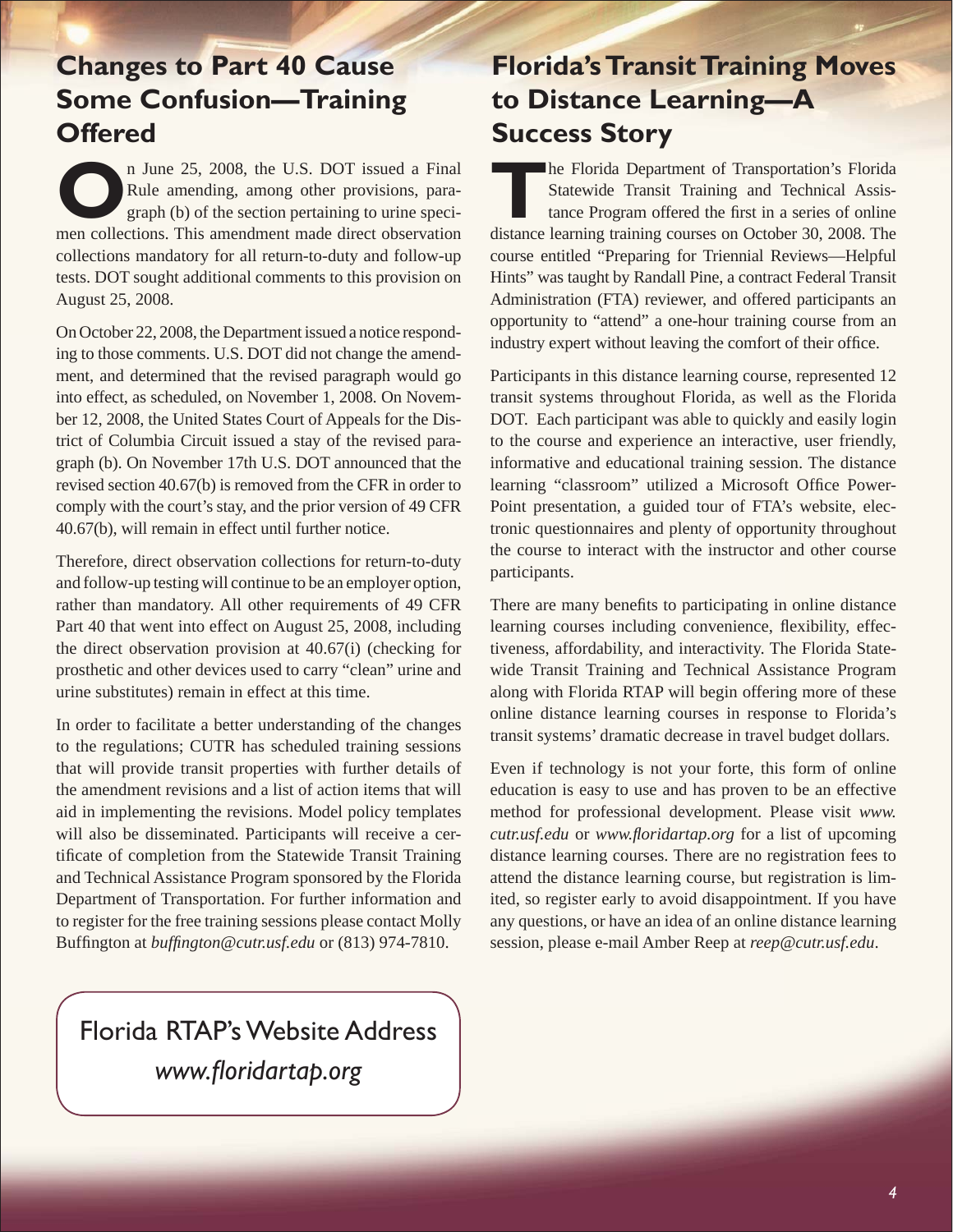#### **Facelift for the Florida RTAP Website**

**THE FLORIDA RTAP has been through a few changes<br>over the last couple months; from a new project<br>manager to new additions to the RTAP library. The<br>Elorida DOT is placeed to appearance the launch of their new** over the last couple months; from a new project manager to new additions to the RTAP library. The Florida DOT is pleased to announce the launch of their new Florida RTAP website. The new Florida RTAP website is designed to be more interactive, user friendly and to effectively meet the needs of Florida's rural transit properties.



The new website is now branded with the theme of Florida RTAP which helps with consistency in the delivery of news and updates. The new website offers Florida rural transit properties a fresh, easy to read, easy to navigate, and more up to date website. The seven main features of the new Florida RTAP website are:

- Training Calendar: New RTAP and other related training courses are added on a regular basis. Please visit this section of the website often for new courses and conference announcements. Register early to reserve your professional development opportunities.
- Announcements: New announcements as they relate to public transportation. Previous announcements may be viewed on the "Archived Information" page.
- Resource Library: The RTAP program has a wide range of resources which are available for loan. The RTAP managers are continually searching for new training materials to add to the resource library. Fill out the RTAP resource request form posted on the site.
- Bulletin: The RTAP Center develops and distributes a quarterly newsletter. All current and past issues of the RTAP Bulletin are archived on the new RTAP website in Adobe PDF format.
- ListServ: The RTAP Center has developed this listserv for rural transportation professionals to ask each other questions, network and gather information about various aspects of rural transit. If you are interested in receiving announcements about upcoming training courses and learning about what is new in the field of rural transportation, please sign up to be part of the listserv by visiting the Florida RTAP website.
- Archived Information: The RTAP Center maintains an archive of informational announcements distributed throughout Florida including changes/additions to Federal and State rules, regulations, codes, and other updates.
- Related Links: The RTAP website provides easy to access links to state and national rural transit related associations, organizations, commissions and programs. Mark this page in your Favorites for easy to access.

It is the mission of the Florida RTAP to "provide training, continuing education, and technical assistance to those who provide or assist in the provision of public transportation services in rural and small urban communities in order to promote the coordinated delivery of safe, efficient, and effective transit services." This new website was designed with this mission in mind and we believe the new Florida RTAP website will help accomplish this mission.

#### Florida RTAP Manager Update—*cont'd from cover*

quate access to training that does not always require travel. Therefore, we plan on providing on-line distance learning options for some of our training courses, providing courses on CD, and utilizing webcasting for topics that work better in an interactive atmosphere.

As your Florida RTAP Statewide Manager, I welcome any and all input you would like to share whether it be positive or negative. I can be reached by e-mail at *[michael.wright1@dot.state.](mailto:michael.wright1@dot.state.fl.us)fl .us* or by telephone at (850) 414-4529.